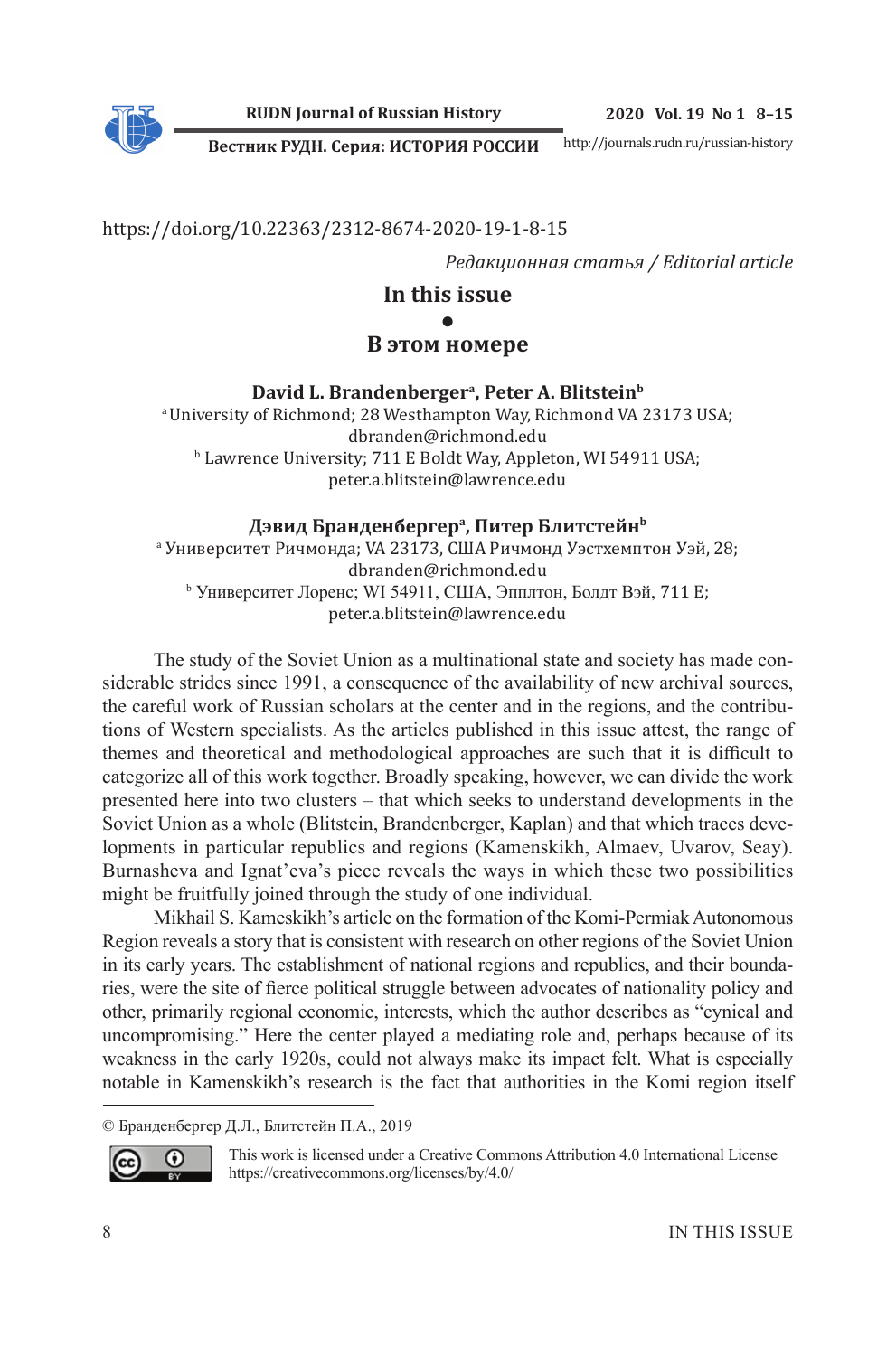strongly supported the formation of a distinctive Komi-Permiak region, an intervention which would have been unacceptable later in the decade, let alone the 1930s.

Rustam Z. Almaev picks up on themes discussed in Kamenskikh's article in order to examine the flip-side to Soviet nationality policy and indigenization  $-$  the national purges that struck non-Russian regions between 1937 and 1938. Almaev notes that charges of "bourgeois nationalism" were common in Bashkiriia during these years within the sphere of education for three reasons. First, teachers and education officials were targeted for advancing the teaching of the Bashkir language, literature and culture at the expense of the Russian language, literature and culture. This occurred at a time when emphasis on Russian-language instruction, and Russocentrism generally, was on the rise. Second, Bashkir party members, representatives of the intelligentsia and others were denounced for past association with local political organizations associated with the Jadid movement or Sultan Galiev, charges consistent with developments in other national republics and regions. Third, many local party and state officials were charged with "bourgeois nationalism" for otherwise unremarkable administrative transgressions, which usually amounted to generic abuse of authority or a failure to meet plan targets. In other words, in each case, close attention to the charges reveals that none of the alleged infractions were either "bourgeois" or "nationalist," per se, and only a fraction were linked in any way to actual violations of Soviet nationality policy. "Bourgeois nationalism" instead became a code word for regional, non-Russian deviation from central party and state diktat.

At first glance, Sergei N. Uvarov's study of family and marriage patterns in Udmurtiia between the 1939 and 1959 censuses, might not seem clearly connected to our themes. Relying on census data, including unpublished archival materials, he discovers both the expected  $-$  a significant impact of the Great Patriotic War on all demographic indicators, the growing disparities between rural and urban families – and the perhaps unexpected increase in births outside of marriage; given the fact the Udmurt population remained more rural at this time, this might be a notable fact worth further attention. His work reminds us both that long-term trends affected all nationalities, and that the War itself did.

Nicholas Seav's article on the first two generations of Tadzhik writers is the one piece of this first group that examines a nation outside the Russian Federation and represents, with Isabelle Kaplan's article, a focus on the arts and culture. In some ways, the story of the emergence of a Tadzhik literary intelligentsia is unusual in the Soviet context, in that it required the invention of a new identity and the support of a writer – Lahuti – who was Iranian and internationalist, rather than Central Asian, per se. Yet it is also consistent with a more typical Soviet story in which the second generation of the republican intelligentsia, which was raised by Soviet power, produced (or, was required to produce) national cultures which were bounded and autochthonous. Only Tadzhik, rather than "Irano-Tadzhik," literature would fi t into the model of a Friendship of Peoples that was bounded by the Soviet state.

According to Isabelle Kaplan, the USSR's commitment to the Friendship of the Peoples was epitomized by the dekady of national art that stretched from 1936–1940. These 10-day events, celebrating everything from Ukrainian to Azerbaijani culture, contributed in Kaplan's view simultaneously to the cause of Soviet unity and diversity. First, the dekady hybridized the Soviet cultural scene and contributed to internationa-

### B ЭТОМ НОМЕРЕ 9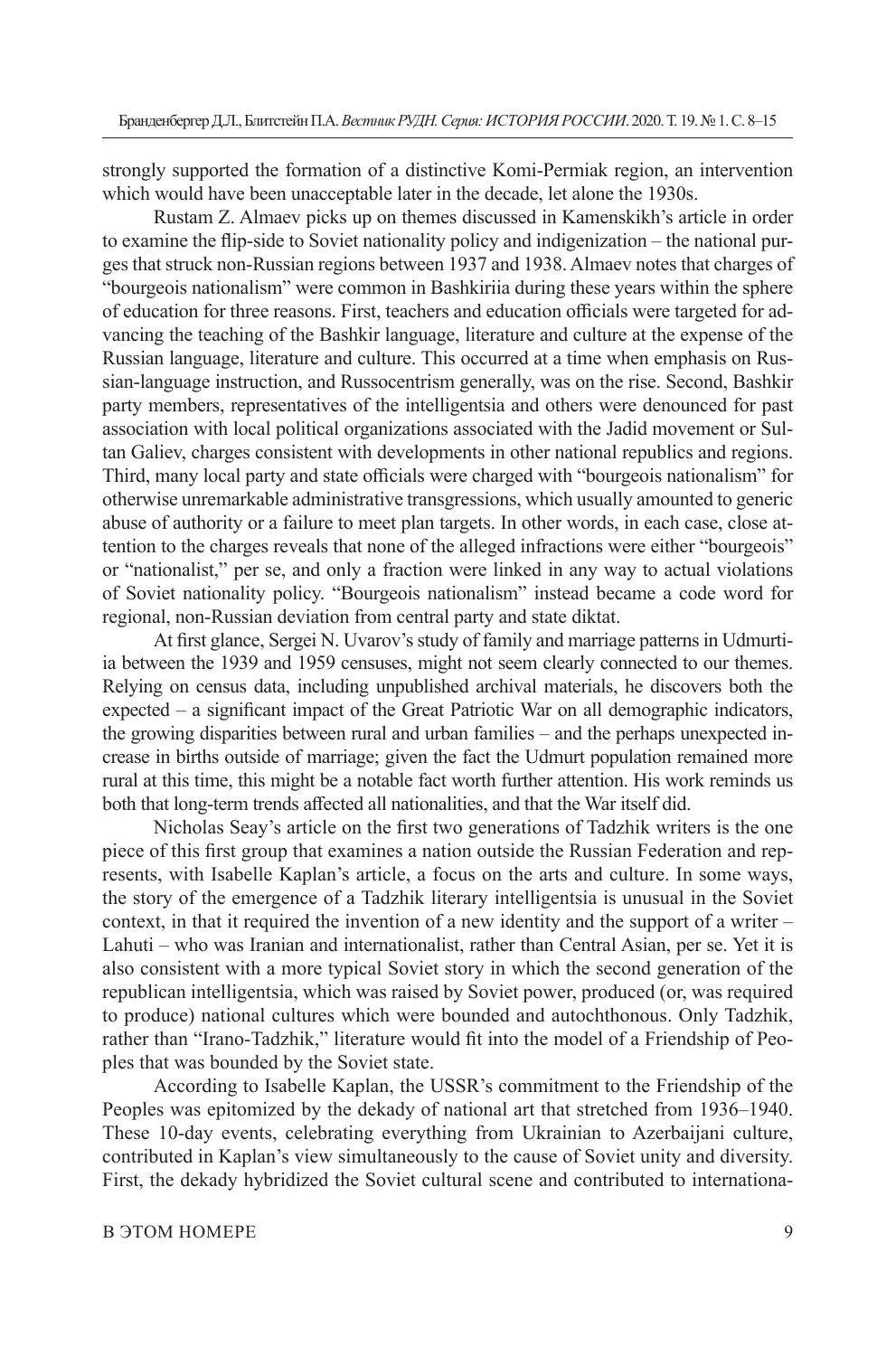list nation-building efforts by bringing republican culture to Moscow and the all-union press. Second, the dekady demonstrated the persistence of Soviet priorities oriented around ethnic differentiation and the Friendship of the Peoples by staging the dekady's celebration of the non-Russian arts in unapologetically vernacular forms. Ultimately, the stress that the party leadership placed on the dekady indicates to Kaplan that the party leadership spent the last years before the war reiterating its commitment to internationalist values to a degree previously unappreciated in the scholarship.

According to Peter Blitstein, Soviet interwar nationality policy is best assessed in comparative context, insofar as the USSR confronted the challenges of ethnographic and cultural diversity alongside the rest of the industrial and developing colonial world at the outset of what is often called the era of mass politics. He notes that such comparative analysis yields intriguing results, especially if examined over time. When the USSR is considered in relation to other states in Eastern Europe, Soviet nationality policy appears during the 1920s to have stressed diversity and the promotion of minority identities at a time when many of the USSR's neighbors were pursuing nationalizing policies at the expense of minority populations. That said, such Soviet policies of ethnic differentiation should be seen as distinct from similar British and French colonial policies, which also stressed ethnographic, cultural and racial differences, insofar as the Soviet leadership intended the USSR to function as an integral, unified state rather than an empire. Toward the end of the interwar period, these Soviet tendencies toward the creation of a more integral, unified state led the USSR to embrace policies that were increasingly more reminiscent of its East European neighbors, although more nationalizing in form and function than actually nationalist.

In *RUDN Journal of Russian History's interview with David Brandenberger about the second Russian edition of his book, Stalinist Russocentrism, he discusses his analysis*  of the USSR's "search for a usable past" under Stalin. He argues that between the 1930s and the 1950s, the party leadership sought to improve the USSR's capacity to mobilize its population for industrialization and war. Tracing a series of shifts in official propaganda campaigns during the interwar period, Brandenberger explains how a series of false starts and failures led the USSR to co-opt heroes, myths and legends from pre-revolutionary Russian history in the name of popular mobilization. Focusing on an apparent about-face from Marxist internationalism to Russian nationalism, he examines the nature of this official russocentrism within the party elite, its dissemination via mass culture, and the popular resonance that it elicited in society at large. An analysis of mobilizational propaganda, rhetoric and sloganeering, *Stalinist Russocentrism* also illustrates the key role that this coup played in the formation of Russian national identity at midcentury.

It is interesting to note how Blitstein and Brandenberger differ in their analysis of the russification of the USSR during the 1930s. Blitstein understands the emergence of russocentrism as part of a long-term modulation in Soviet nationality policy that began with early endorsement of ethnographic differentiation before shifting toward russification in language, schooling and cultural policy. Extending the work of other historians such as Yuri Slezkine, Francine Hirsch, and Terry Martin, Blitstein suggests that this nationalization was a broad, unified, long-term program of administrative centralization that at its core aimed to extend the reach of the modern state. Brandenberger,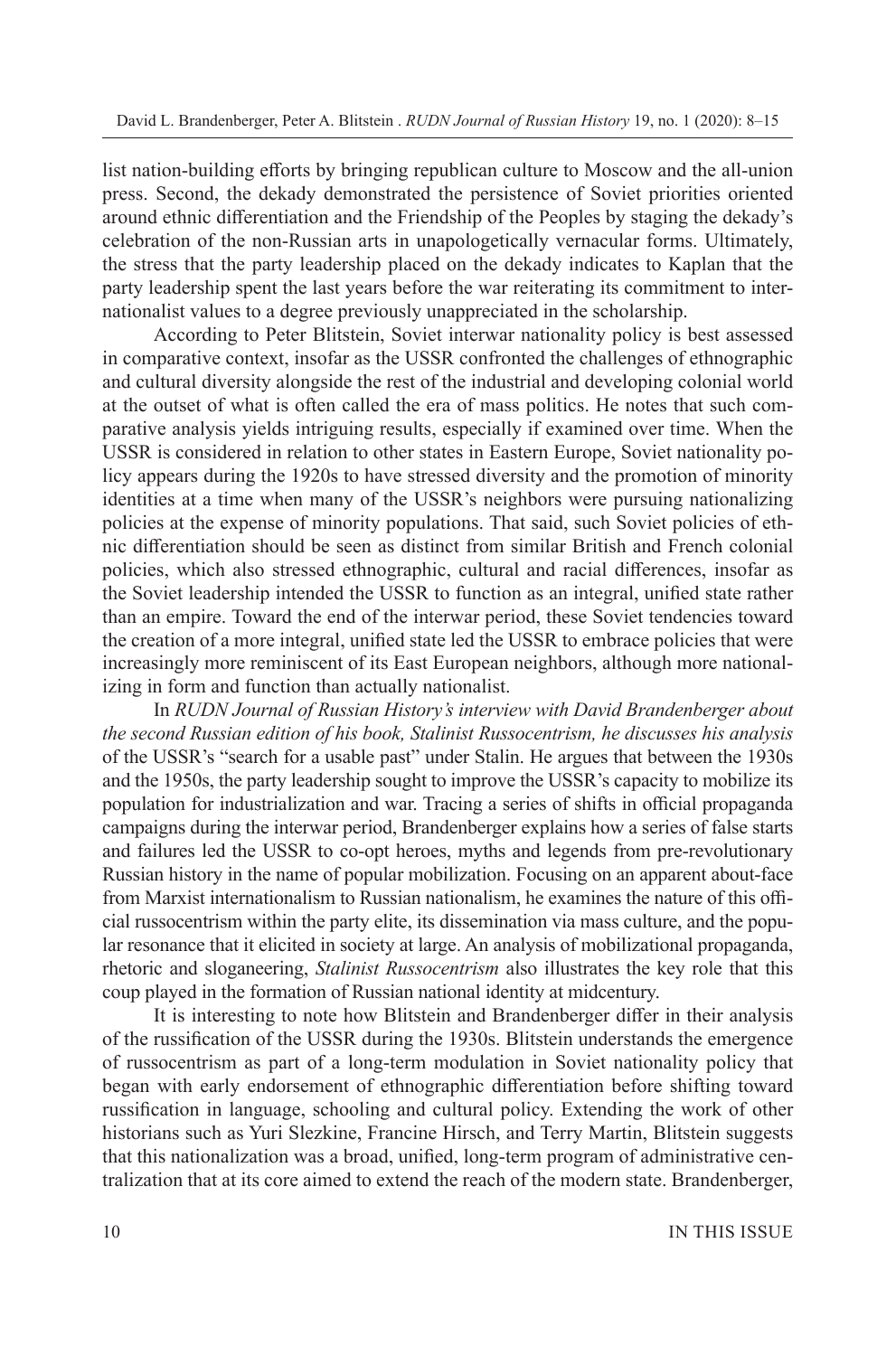by contrast, sees the russification of Soviet propaganda and self-representation to be a more contingent policy development linked to the politics of social mobilization rather than to the more institutional contours of nationality policy. In Brandenberger's view, russocentrism in Soviet propaganda and self-representation was not inherently connected to russification in language and educational policy and was much more of an ad hoc exigency than the administrative reforms that Blitstein and others detail.

The relationship between the pieces by Blitstein, Brandenberger and Kaplan is also worthy of mention. Kaplan argues in her piece that the dekady celebrating non-Russian republican culture testify to a continuing commitment to internationalism and ethnic differentiation in Soviet nationality policy toward the end of the interwar period. Her work harmonizes well with that of Blitstein, insofar as he too sees the USSR as capable of maintaining a commitment to ethnic diversity between 1936–1940 despite the increasing priority afforded to russification in other areas. For Brandenberger, Kaplan's dekady are indicative of something else entirely – the newly tokenistic Orientialization of non-Russian culture in the USSR during a period of increasing russocentric ascendency. Russocentrism, in Brandenberger's mind, linked Stalinist state and society to the prerevolutionary political, cultural and artistic accomplishments of the Russian people and reduced the non-Russian contribution to Soviet culture to an ornamental one – in this case, the dekady – stripped of its political history and independent trajectory. How and whether this Orientalization could be compatible with the celebration of ethnic differences emphasized by Kaplan and Blitstein would be a problem for the postwar decades.

How to bridge the distance between all-union studies like those of Blitstein, Brandenberger, and Kaplan, with work on the individual nations of the Soviet Union remains a thorny problem for studies of the multiethnic Soviet Union. Natalia N. Burnasheva and Vanda B. Ignat'eva's article on M.K. Ammosov represents one possible answer to this problem. Ammosov was one of the few non-Russian Communist officials to be posted outside of their home region in this period, and his impact on the history of Kazakhstan is especially notable. Readers will decide for themselves whether Ammosov should be credited with developing a distinctive approach to Soviet regional economic development in tension with the central planning favored by the Stalinist state. Yet Burnasheva and Ignat'eva's focus on a notable individual should be seen as a possible model for fruitful research on the Friendship of Peoples that takes into account the particularities of individual nations of the Soviet Union.

## **RUS**

Изучение Советского Союза как многонационального государства и общества успешно развивается с 1991 г., что является следствием доступа исследователей к новым архивным источникам, тщательной работы российских ученых, как в центре, так и в регионах, и вклада западных специалистов. Как свидетельствуют статьи, опубликованные в этом выпуске, спектр тем и теоретико-методологических подходов таков, что все эти работы трудно объединить в одну категорию. Однако в целом мы можем разделить представленные работы на две группы: те исследова-

#### B ЭТОМ НОМЕРЕ 11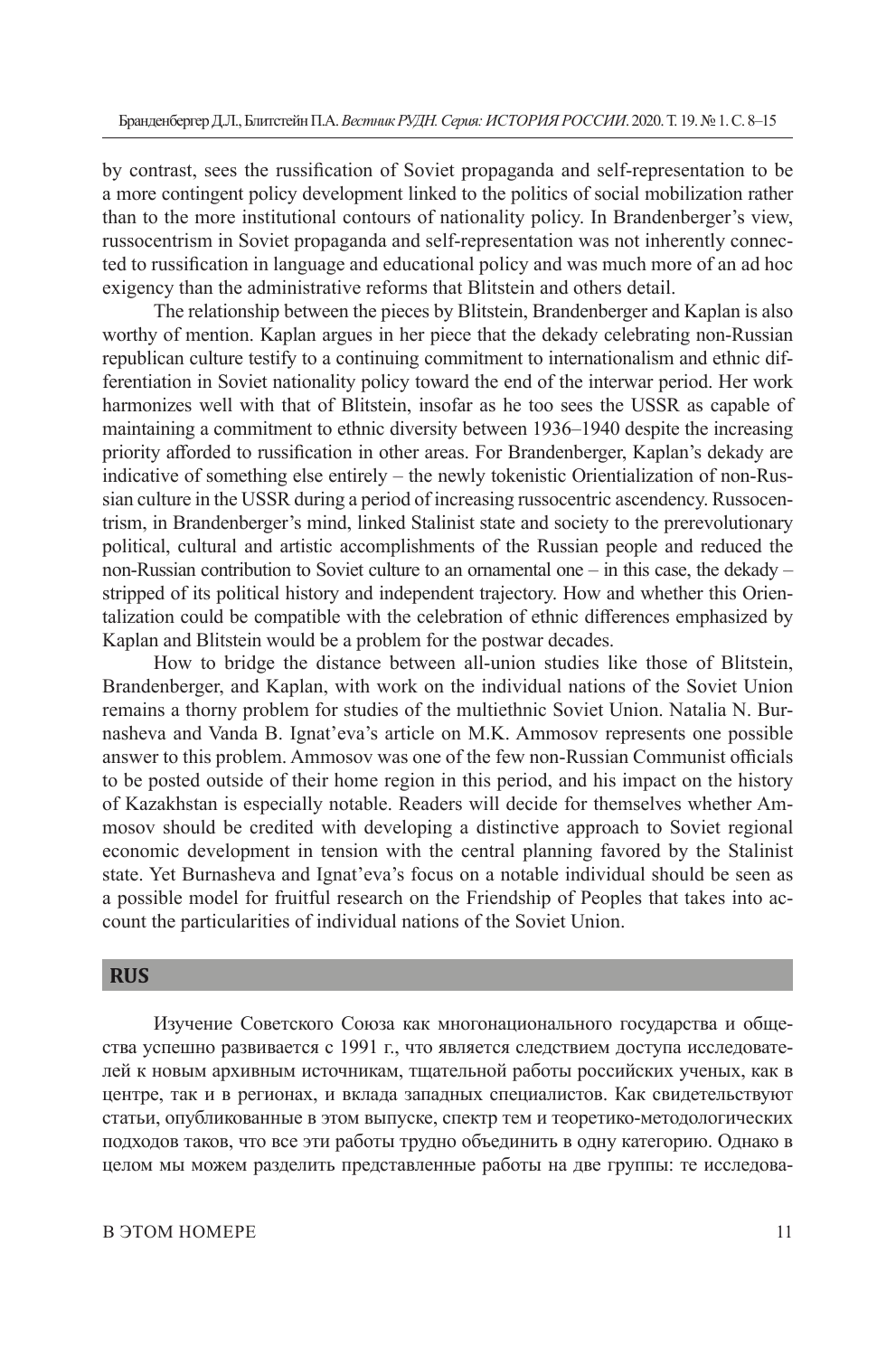ния, в которых авторы стремятся осмыслить события в Советском Союзе в целом (П. Блитстейн, Д. Бранденбергер, И. Каплан), и те, которые рассматривают события в отдельных республиках и регионах (М.С. Каменских, Р.З. Алмаев, С.Н. Уваров, Н. Сии). Статья Бурнашевой и Игнатьевой указывает на то, как эти две возможности могут быть плодотворно объединены путем изучения отдельной личности.

Статья М.С. Каменских о формировании Коми-Пермяцкого автономного округа раскрывает историю, которая согласуется с исследованиями других регионов Советского Союза в первые годы его существования. Создание национальных регионов и республик и их границ находилось в центре ожесточенной политической борьбы между сторонниками советской национальной политики и другими представителями, прежде всего региональных экономических интересов, которые автор называет «циничными и бескомпромиссными». Здесь центр сыграл посредническую роль и, возможно, из-за своей слабости в начале 1920-х гг. его воздействие не всегда было ощутимым. Особенно примечательным в исследовании Каменских является тот факт, что власти самого региона Коми решительно поддержали формирование отдельного Коми-Пермяцкого региона; эта мера была бы неприемлемой позднее, во второй половине десятилетия, не говоря уже о 1930-х гг.

Р.З. Алмаев затрагивает темы, поднятые в статье Каменских, рассматривая обратную сторону советской национальной политики и коренизации – национальные чистки, поразившие национальные регионы в период с 1937 по 1938 гг. Алмаев отмечает, что в эти годы обвинения в «буржуазном национализме» в Башкирии в сфере образования были обычным делом по трем причинам. Во-первых, учителя и работники образования были нацелены на развитие преподавания башкирского языка, литературы и культуры за счет русского языка. Это произошло в то время, когда в целом возрастал акцент на русскоязычном обучении и руссоцентризме. Во-вторых, башкирские коммунисты, представители интеллигенции и другие были осуждены за сотрудничество в недавнем прошлом с местными политическими организациями, связанными с движением джадидов или Султаном Галиевым. Подобные обвинения были сопоставимыми с событиями в других национальных республиках и регионах. В-третьих, многие местные партийные и государственные чиновники были обвинены в «буржуазном национализме» за иные, ничем не примечательные административные нарушения, которые обычно сводились к общему злоупотреблению властью или неспособности достичь плановых показателей. Другими словами, в каждом случае пристальное внимание к обвинениям указывает на то, что ни одно из предполагаемых действий не было само по себе «буржуазным» или «националистическим»; лишь небольшая их часть была каким-либо образом связана с фактическими нарушениями советской национальной политики. Вместо этого «буржуазный национализм» стал кодовым словом для регионального, нерусского отклонения от партийного и государственного диктата.

На первый взгляд, исследование С.Н. Уварова по моделям семьи и брака в Удмуртии в период между переписями 1939 и 1959 гг. может показаться не совсем связанным с нашими темами. Опираясь на данные переписей и включая неопубликованные архивные материалы, автор обнаруживает как ожидаемое – значи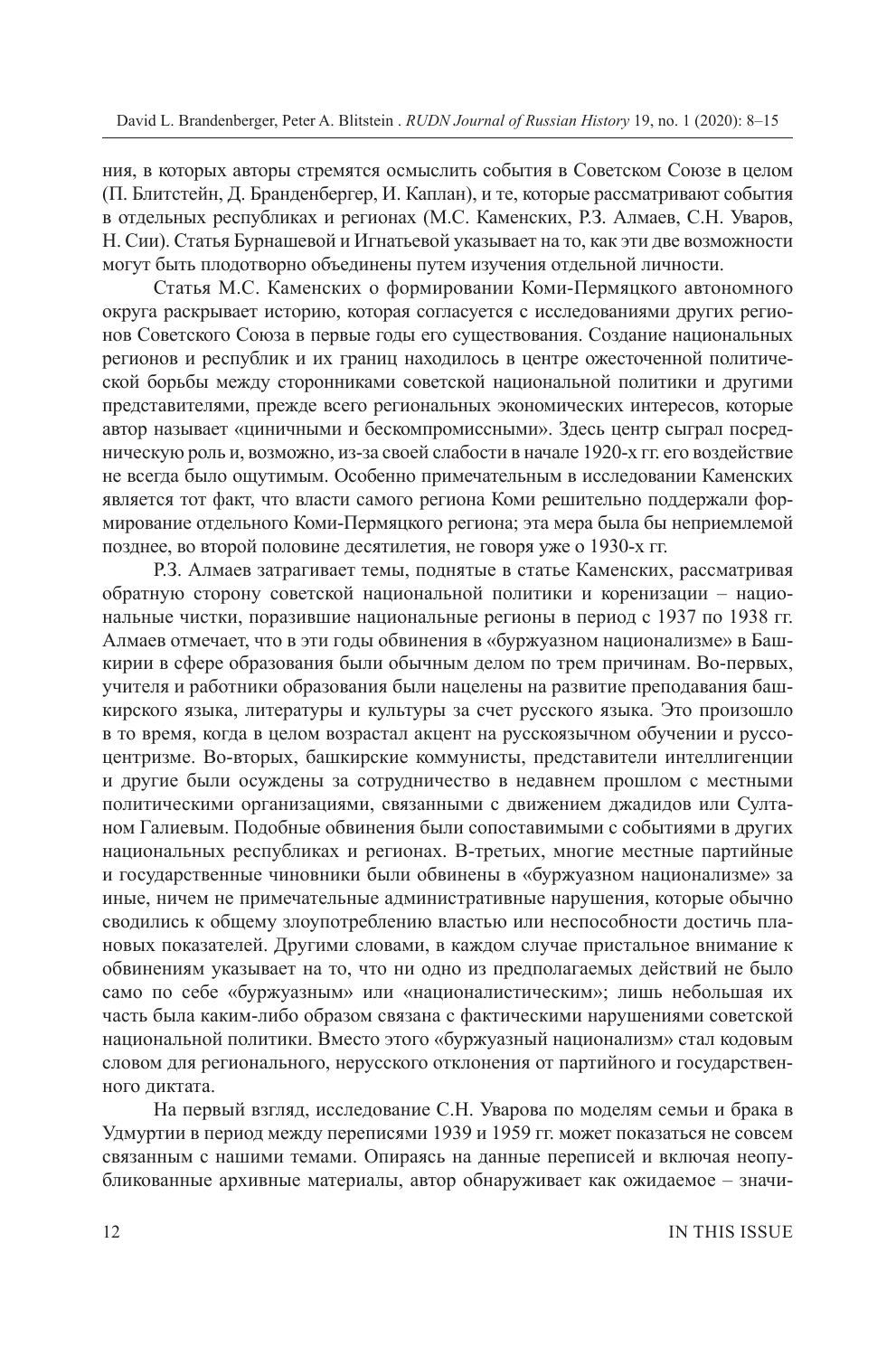тельное влияние Великой Отечественной войны на все демографические показатели, растущее неравенство между сельскими и городскими семьями – так и, возможно, неожиданное увеличение рождаемости вне брака; учитывая то, что в это время удмуртское население оставалось в значительной степени сельским – и это может быть примечательным фактом, заслуживающим дальнейшего внимания исследователей. Данная статья напоминает нам о том, что долгосрочные тенденции затронули все национальности и что сама война имела тот же эффект.

Статья Николоса Сиия о первых двух поколениях таджикских писателей относится к той группе, которая исследует нацию за пределами РСФСР, и наряду со статьей И. Каплан делает акцент на искусстве и культуре. В некотором смысле история появления таджикской литературной интеллигенции необычна в советском контексте, так как она требовала создания новой идентичности и поддержки писателя Лахути, который был иранцем и интернационалистом, а не представителем Центральной Азии как таковой. Однако это также согласуется с более типичной советской историей, в которой второе поколение интеллигенции республики, воспитанной советской властью, произвело (или должно было произвести) национальную культуру, которая была ограниченной и автохтонной. Только таджикская, а не «ирано-таджикская» литература могла бы вписаться в модель дружбы народов в границах советского государства.

В статье Изабель Каплан показано, как приверженность СССР дружбе народов была воплощена в декадах национального искусства на протяжении 1936–1940 гг. Эти декады (10-дневные мероприятия), посвященные всем культурам – от украинской до азербайджанской – способствовали, по мнению автора, делу укрепления советского единства и одновременно сохранения национального многоообразия. Во-первых, декады создали гибрид советской культурной сцены и внесли свой вклад в усилия интернационалистов по национальному строительству, привнося республиканскую культуру в Москву и общесоюзную прессу. Во-вторых, декады продемонстрировали сохранение советских приоритетов, ориентированных на этническую дифференциацию и дружбу народов, организовав празднование декад нерусского искусства в чисто национальной форме. В конечном счете те надежды, которые партийное руководство возлагало на декады культуры, свидетельствуют о том, что и в последние годы перед войной оно подтверждало свою приверженность интернационалистским ценностям до той степени, которая ранее недооценивалась в исторической науке.

Статья Питера Блитстейна посвящена советской межвоенной национальной политике, которая, по мнению автора, лучше всего оценивается в сравнительном контексте, поскольку СССР в рассматриваемый период столкнулся с проблемами этнографического и культурного многообразия наряду с остальным индустриальным и развивающимся колониальным миром в начале того, что часто называют эпохой массовой политики. П. Блитстейн отмечает, что такой сравнительный анализ дает интригующие результаты, особенно если проводить его с течением времени. Если рассматривать СССР в сравнении с другими государствами Восточной Европы, то его национальная политика в течение 1920-х гг. демонстрировала многообразие и продвижение идентичности меньшинств в то время, как многие

#### B ЭТОМ НОМЕРЕ 13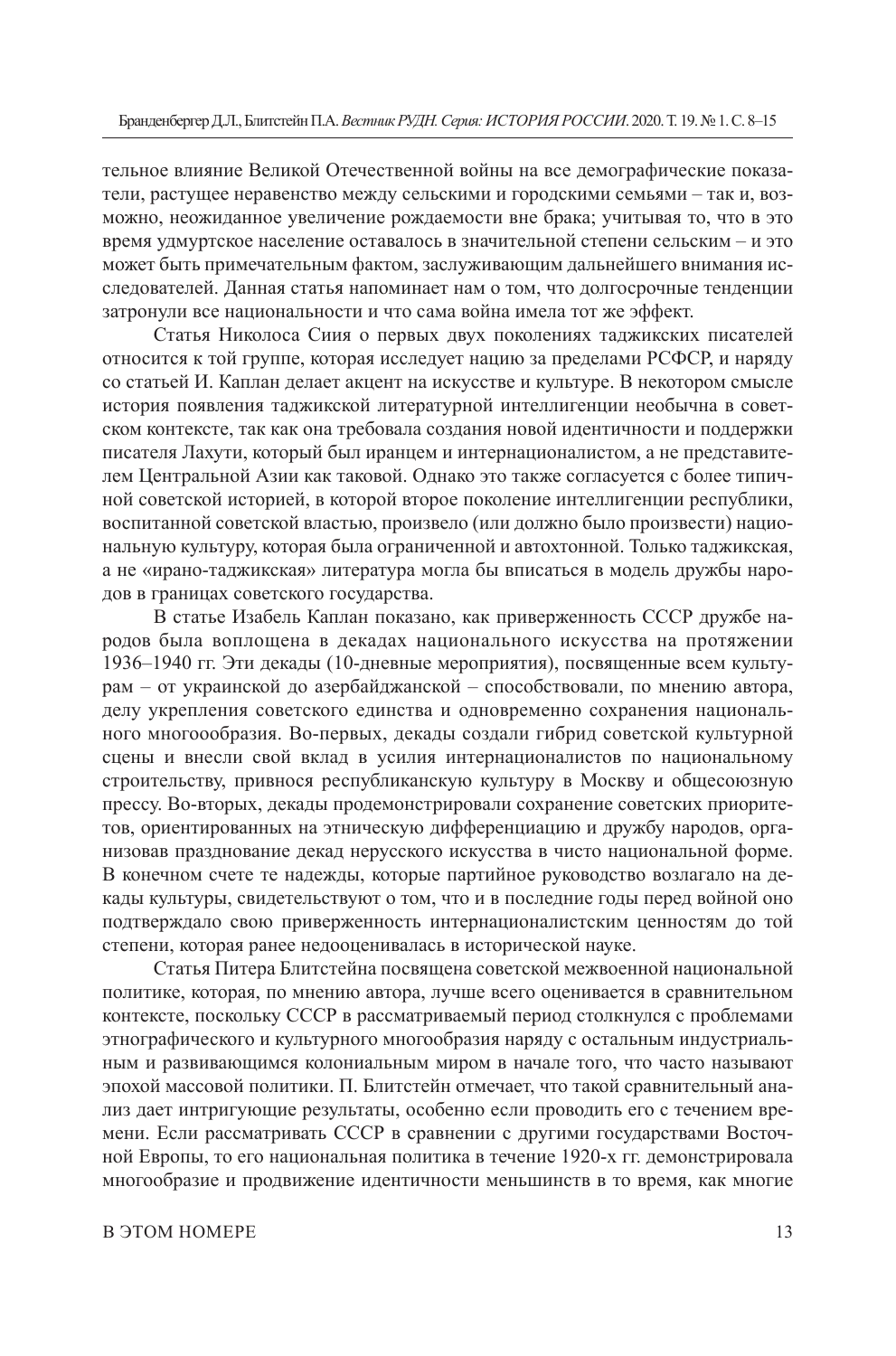соседи СССР проводили политику национализации за счет меньшинств. При этом данная советская политика этнической дифференциации должна рассматриваться, по мнению автора, как отличная от аналогичной британской и французской колониальной политики, в которой также подчеркивались этнографические, культурные и расовые различия, поскольку советское руководство предполагало, что СССР будет функционировать как целостное, единое государство, а не как империя. К концу межвоенного периода эти тенденции в национальной политике СССР, направленные на создание более целостного, объединенного государства, заставили советское руководство принять модель, которая все больше напоминала политику его восточноевропейских соседей, хотя и была национальной по форме и функциям, но не националистической.

В интервью журналу «Вестник РУДН. Серия: История России» о втором русском издании своей книги «Сталинский руссоцентризм» Дэвид Бранденбергер рассказывает об анализе «поиска полезного прошлого» СССР при Сталине. Он утверждает, что в период с 1930-х по 1950-е гг. руководство партии стремилось улучшить способность СССР мобилизовать население для индустриализации и подготовки к войне. Прослеживая серию изменений в официальных пропагандистских кампаниях в межвоенный период, Бранденбергер объясняет, как череда неуспешных начинаний и неудач привела СССР к объединению героев, мифов и легенд из дореволюционной российской истории во имя народной мобилизации. Сосредоточив внимание на коренном изменении курса от марксистского интернационализма к русскому национализму, ученый исследует природу официального руссоцентризма внутри партийной элиты, его распространение через массовую культуру и общественный резонанс, который он вызвал в обществе в целом. Анализ мобилизационной пропаганды, риторики и лозунгов сталинского руссоцентризма также иллюстрирует ключевую роль, которую этот переворот сыграл в формировании русской национальной идентичности в середине века.

Интересно отметить, как авторы П. Блитстейн и Д. Бранденбергер отличаются в своем анализе политики русификации СССР в 1930-е гг. Блиштейн понимает появление руссоцентризма как часть долгосрочных изменений в советской национальной политике, которая началась с быстрого одобрения этнографической дифференциации, прежде чем произошел переход к русификации в языковой, школьной и культурной политике. Развивая идеи, заложенные в работах таких историков, как Ю. Слезкин, Ф. Хирш и Т. Мартин, П. Блитстейн предполагает, что эта национализация была широкой, единой, долгосрочной программой административной централизации, которая по своей сути была направлена на расширение охвата современного государства. Д. Бранденбергер, напротив, рассматривает русификацию советской пропаганды и самопредставления как более условное развитие политики, связанное с политикой социальной мобилизации, а не с более институциональными контурами национальной политики. По мнению Бранденбергера, руссоцентризм в советской пропаганде и самопредставлении по своей сути не был связан с русификацией в языковой и образовательной политике и был гораздо более специфичной задачей, чем административные реформы, которые Блитстейн и другие зарубежные авторы подробно описывают.